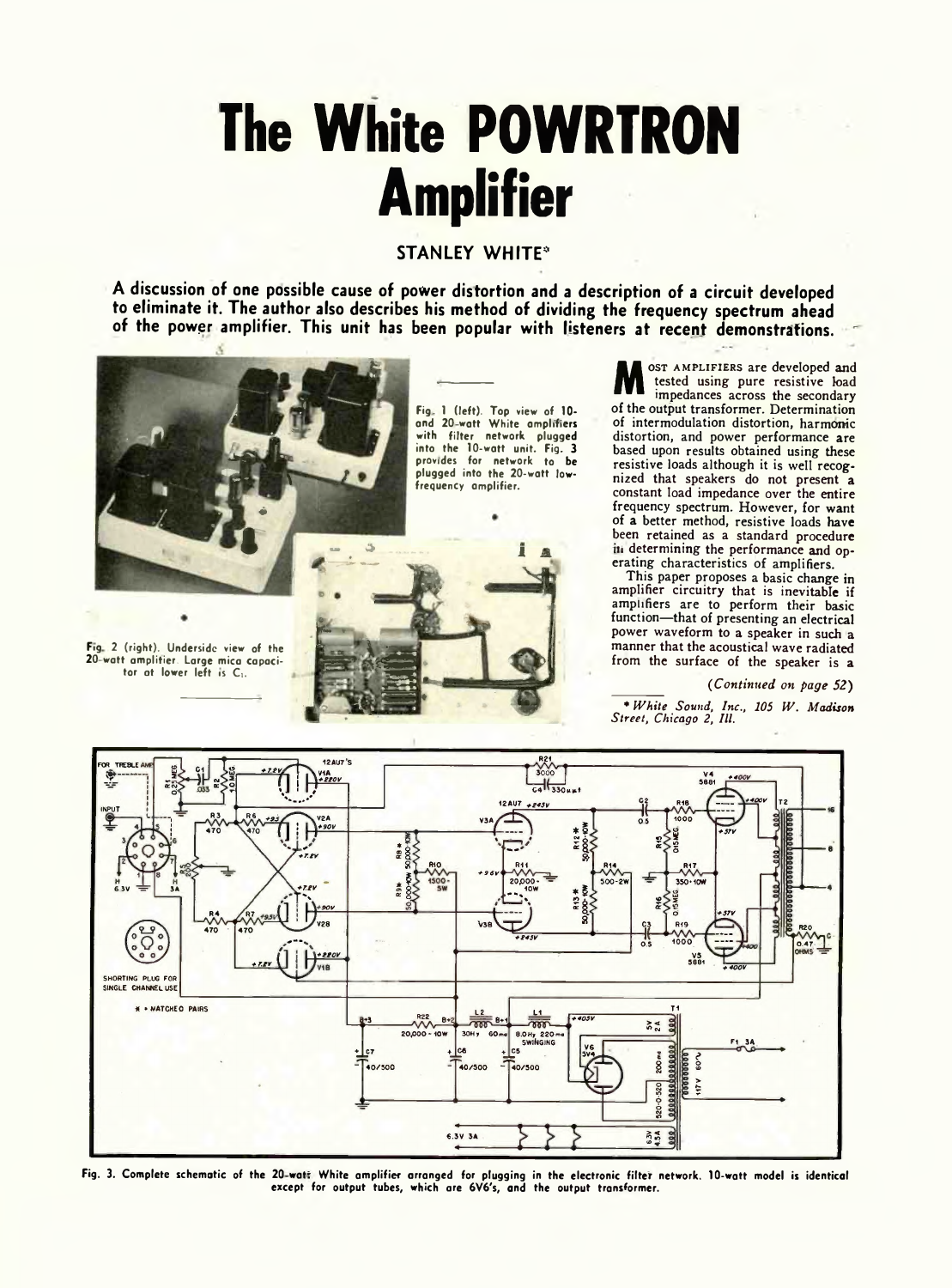transformed replica of the voltage waveform at the input to the audio amplifier. It will be shown that present audio amplifiers create a power distortion of a' magnitude of 6 to 8 db, and this type of distortion is not discernible by present day testing procedures.

*Definition 1.* Power distortion: A power waveform generated by an audio amplifier that deviates in any manner whatsoever from the form of the input voltage waveform is distorted with respect to power to the extent of the deviation.

From this definition, it can be seen that any distortion measurement of an audio power amplifier is, in fact, a measurement of power distortion. That is, power distortion is a generalized<br>form covering intermodulation distortion, harmonic distortion, and so on. Any amplifier that changes its power output with changing load impedance suffers from power distortion to the extent that the power output is altered. It is recognized that the relationship between power, voltage, and impedance can be expressed by the formula

$$
\hspace{1.6cm} (1)
$$

where *P=* power output, *E=* voltage, and  $Z =$  load impedance.

In test procedures using resistive loads, it can be seen that if *E* remains constant, the power output will remain constant. However, with variable load impedances the power output will bear an inverse relationship to the impedance.

 $P = \frac{E^*}{Z}$ 

From transducer theory, there are certain relationships between the electrical arid acoustical characteristics of any speaker, and such factors as the resistance of the suspension system, the resistance of the air load, the reactance of the voice coil and cone, the reactance of the air load, and the reactance of the suspension system must be considered as affecting the total impedance of the speaker, in addition to the pure electrical impedance of the voice coil itself.

#### **Effect of Feedback**

The majority of hi-fi amplifiers employ some form of voltage feedback, but a study of equation *(1)* will show that if voltage remains constant there will be considerable power distortion, and it is agreed that voltage feedback tends to hold the voltage constant regardless of the load across the amplifier terminals. Thus any change in load impedance results simultaneously in an inverse power change. If electrical impedance characteristics and acoustical output characteristics of a given speaker were related in such a manner that electrical impedance peaks occurred simultaneously with acoustical peaks, the decrease in power response at the point of maximum acous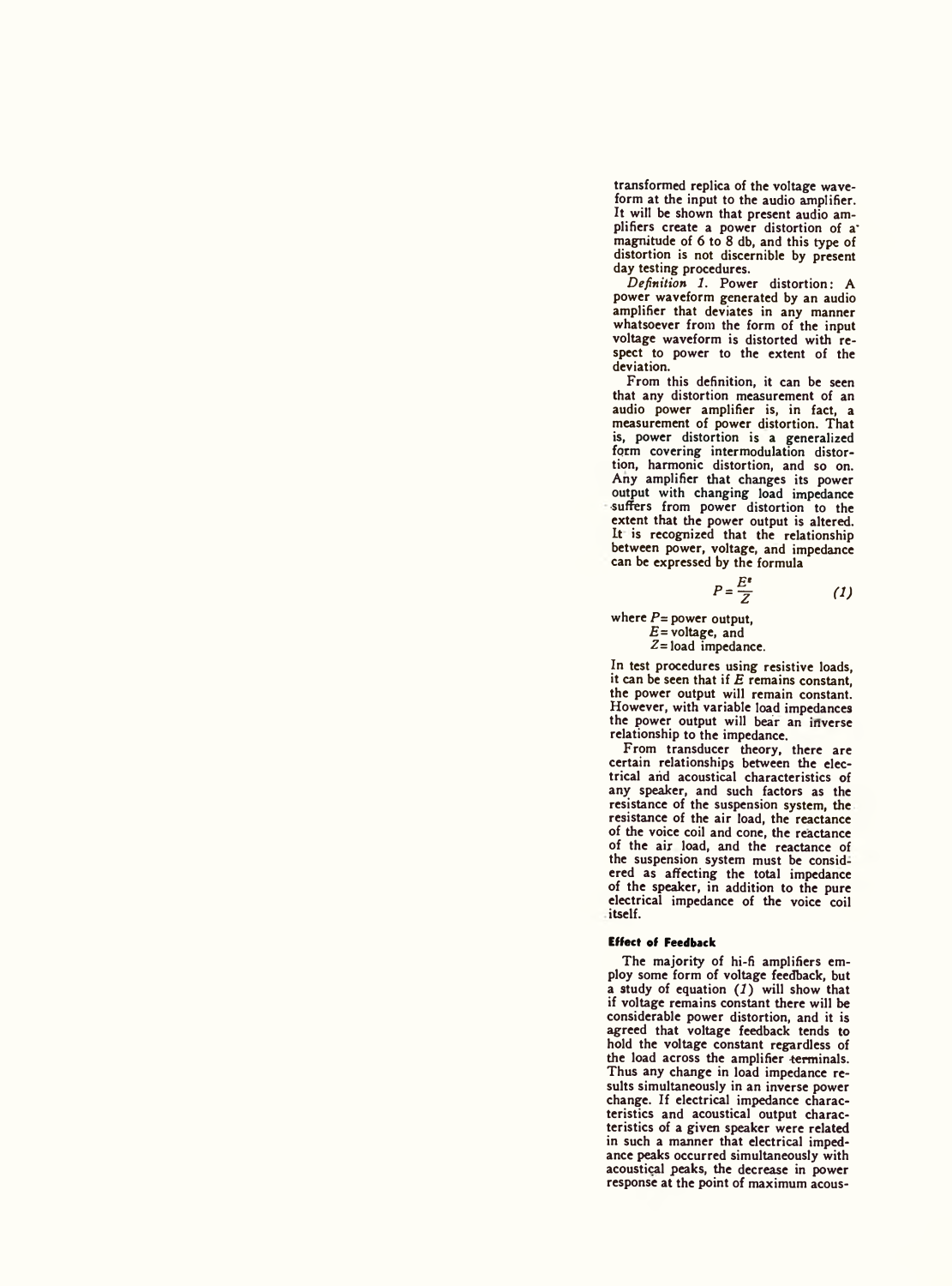tical output would be beneficial. However, in real speakers this condition seldom occurs.

The Powrtron circuit, *Fig.* 3, differs from conventional amplifiers in that it adds a small amount of negative current feedback to a usual amount of negative voltage feedback, with the result that over a reasonable range of load variations the power distortion is held to 1 db, whereas without the Powrtron feature the same amplifier shows a distortion of as much as 8 db.

Careful consideration of this will show that it is useless to attempt to control the behavior of a loudspeaker by means of a device that will sense impedance changes in the speaker, and this is exactly what is done with voltage feedback. Many other effects of voltage feedback are definitely beneficial, as is well known, but the effect on power distortion is to increase instead of decrease it.

Negative power feedback results in much less power change over a range of output loads than the other methods of operation. Positive current feedback reduces the internal impedance of power amplifiers to zero, but by so doing it increases power distortion.

#### **The Complete Circuit**

While the Powrtron circuit refers only to the addition of a single resistor in the output circuit and the connection back to a suitable point for the introduction of feedback, there are some advan-tages to the complete White amplifier and the method of introducing two separate kinds of feedback is simplified greatly. In *Fig.* 3 it will be noted that  $R_{t}$  and  $C_{\bullet}$  constitute a usual form of negative voltage feedback. The negative current feedback is obtained from  $R_{40}$  in the return leg of the secondary of the<br>output transformer. The cross-coupled phase inverter, together with the directcoupled driver stage make it possible to introduce the two different types of teed back with considerable ease. Furthermore, if a direct A-B test is desired, it is only necessary to short out  $R_{\text{for}}$ 

Since the circuit is somewhat unique, it may bear explanation. The input is fed into a level-adjusting potentiometer<br>and thence to the grid of  $V_{1a}$  through<br> $C_i$  and the grid resistor  $R_{i+1}$  (The use<br>of the octal socket will be described<br>later.)  $C_i$  and  $R_i$  may appear unnecessary, but the slightest amount of d.c. on the grid of *V ,a* is sufficient to unbal-ance the operation of the entire system so.  $C_i$ , is a mica capacitor-033  $\mu$ f or larger—which has been found to be completely free from leakage. The cathode of  $V_{Ia}$  is directly coupled to the grid of  $V_{sb}$  and a tap on the cathode resistor string of  $V_{sa}$ .  $R_s$  provides for a balance of d.c. voltages throughout the first three tubes—the method of adjustment being to set  $R_s$  at a point where the voltage between the plates of  $V_{sa}$  and  $V_{sb}$  is zero. The negative current feedback is connected to the grid of  $V_{1b}$  directly out of phase with the input<br>section—and the output of  $V_{th}$  is fed<br>into the phase splitter in a manner similar to that from  $V_{1a}$ . The direct coup-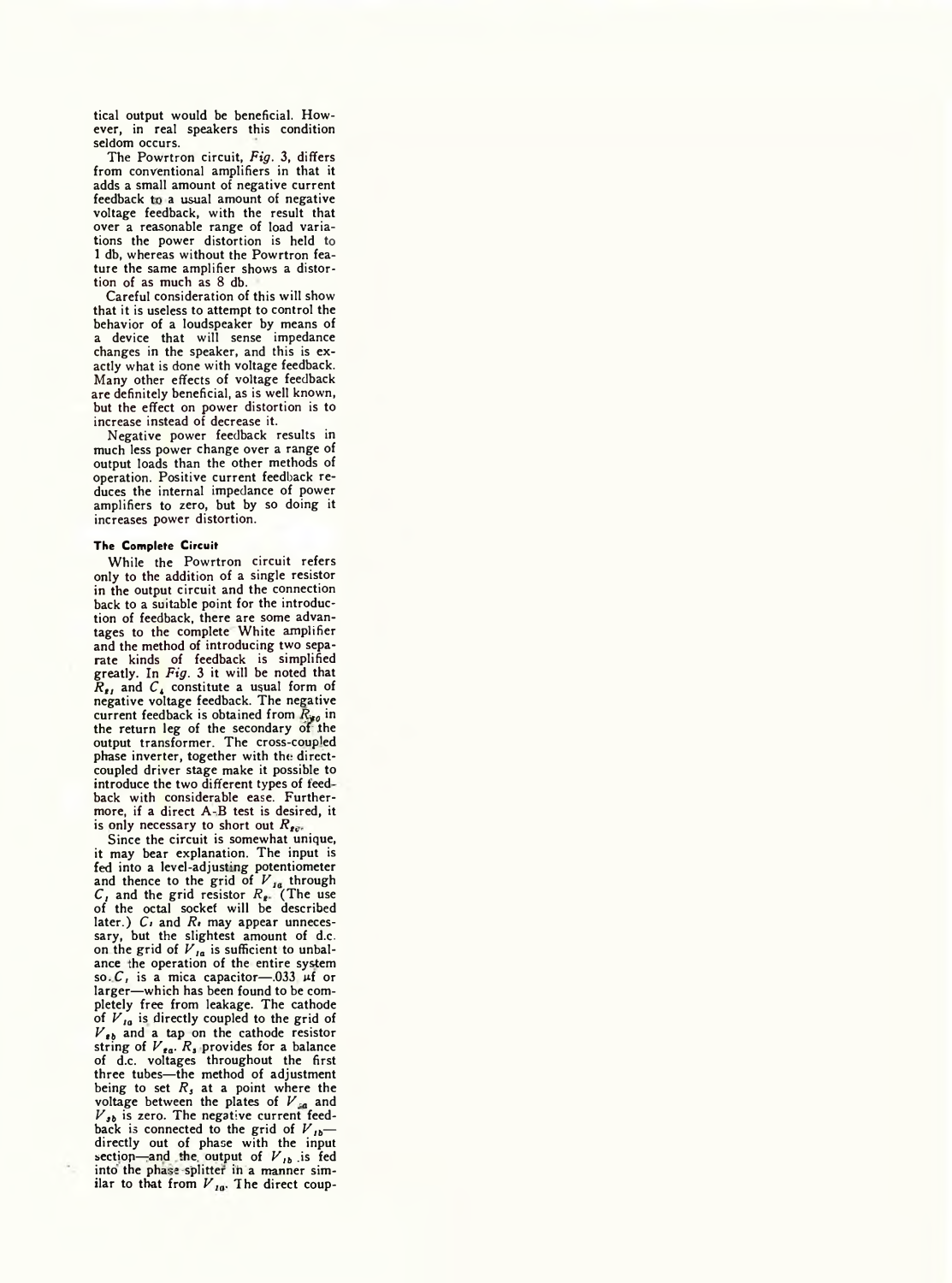ling between the phase splitter section and the driver is made possible by the use of a very large cathode resistor for  $V_{\mathbf{r}}$ . It will be noted that these cathodes are about 96 volts above ground, resulting in a potential of approximately<br>90 volts on the plates of  $V<sub>g</sub>$ —this same voltage being applied to the grids of *V ,* which results in a bias of around 6 volts.

The output stage is the Ultra-Linear, which has been described heretofore.<sup>1</sup><br>In the 20-watt White amplifier, 5881's are used; in a very similar design for 10 watts output, 6V6's are used—this



Fig. 4. Arrangement of parts on terminal board shown in Fig. 2.

latter amplifier being used with the 20 watt model to make the two-way am-plifier system to be described.

The current feedback is developed<br>across *R<sub>80</sub>*, shown as 0.47 ohms.. In con-<br>struction, it is suggested that this value be obtained by the use of a 1-ohm 10 watt adjustable resistor. Slight variations in the power response characteristics may be had by changing the value of this resistor, with corresponding changes in the tonal quality of the output.

*Figure* 2 shows the underside of the White amplifier. Note that most of the components ahead of the output stage are located on the terminal board, which is laid out as in *Fig.* 4. The parts list indicates the wattages of the various resistors, as well as the types recommended.

In construction, it is suggested that the amplifier be assembled with semi-permanent connections between the driver stage and the output-tube grids; and with the negative-voltage feedback circuit—*R<sub>es</sub>-C*<sub>4</sub>—disconnected. Then pass a signal through the amplifier and note whether the signal increases or decreases when  $R_{g0}$  is shorted. If the signal decreases, the leads to the two output grids should be reversed, since the feedback voltage developed across  $R_{\epsilon_0}$  should reduce the gain, and shorting the resistor eliminates the feedback. After the correct polarity is determined, the voltagefeedback circuit  $R_{gI} - C_4$  may be connected.

<sup>1</sup> David Hafler and Herbert I. Keroea, "The Ultra-Linear amplifier." Audio E ngineering, Nov. 1951.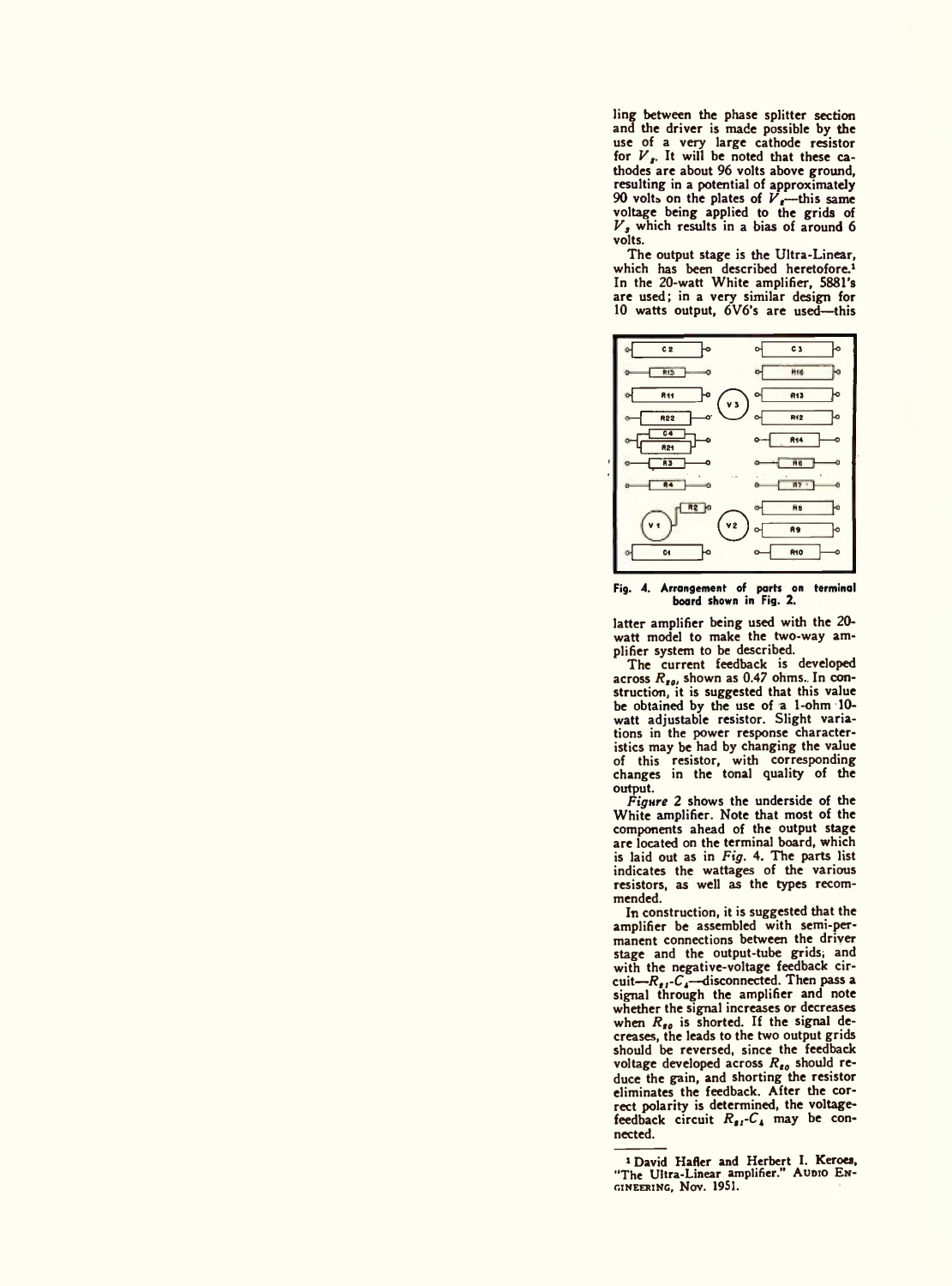#### **The Octal Socket**

The octal socket previously mentioned provides for the insertion of an electronic dividing network ahead of the power amplifiers. With the shorting plug in place, the amplifier functions normally, and may be used to feed a single speaker, or to feed a two- or three-way system with a conventional dividing network. However, one of the advantages of the White system is that the dividing network is used ahead of the amplifiers, providing the advantage of low source impedance for the speakers. The principal disadvantage is the need for two power amplifiers, it being quite usual to use the 20-watt model for low frequencies and the 10-watt model for high frequencies.

The shorting plug simply connects the incoming signal to the input of the amplifier. However, when it is desired to use two amplifiers, the shorting plug is removed, and an electronic filter unit is inserted in the socket. *Figure* 5 is the schematic of the filter network, which consists of a dual triode connected as two cathode followers. Each follower feeds a filter circuit—one of low-pass configuration, and one of high-pass configuration. The low-pass output is fed to the associated amplifier, and the other output is fed to the treble amplifier. In the commercially available model, the treble output is fed through a pigtail cable, which is plugged into the second amplifier. As shown in *Fig.* 3 the treble output is channeled to another phono jack, which is connected by a jumper to the second amplifier. The terminals shown are not those used in the commercial version, but are indicated for Study of the circuit.

#### **Filter-Network Advantages**

The most recent trend in amplifier design has been toward increased negative feedback, using output transformers of wider and wider range and placing more and more stages inside the feedback loop. For optimum operation, all of the push-pull stages should be balanced, and maximum phase shift must be kept to less than 180 deg. inside the feedback loop if oscillation is to be avoided.

The two regions in which phase shift will occur and oscillation becomes a problem are at the extreme ends of the audio spectrum. The ideal way to design an amplifier is to keep the phase shift through the electronic section of the amplifier limited to less than 5 deg. and allow the electrical characteristics of the output transformer determine the operating frequency of the amplifier. Unfortunately this ideal is seldom achieved.

It is well known that the reactive filter networks cause substantial distortion in the process of sound reproduction. However, the manner in which it is caused is not nearly as well known. The design of filter sections of constantvalued elements of resistance, capacitance, and inductance is standard engineering practice. However, the design



Fig. 5. Electronic filter network using a single 12AU7 as two cathode-follower sections to drive the R-C filters which comprise the dividing network aheod of the power amplifiers.